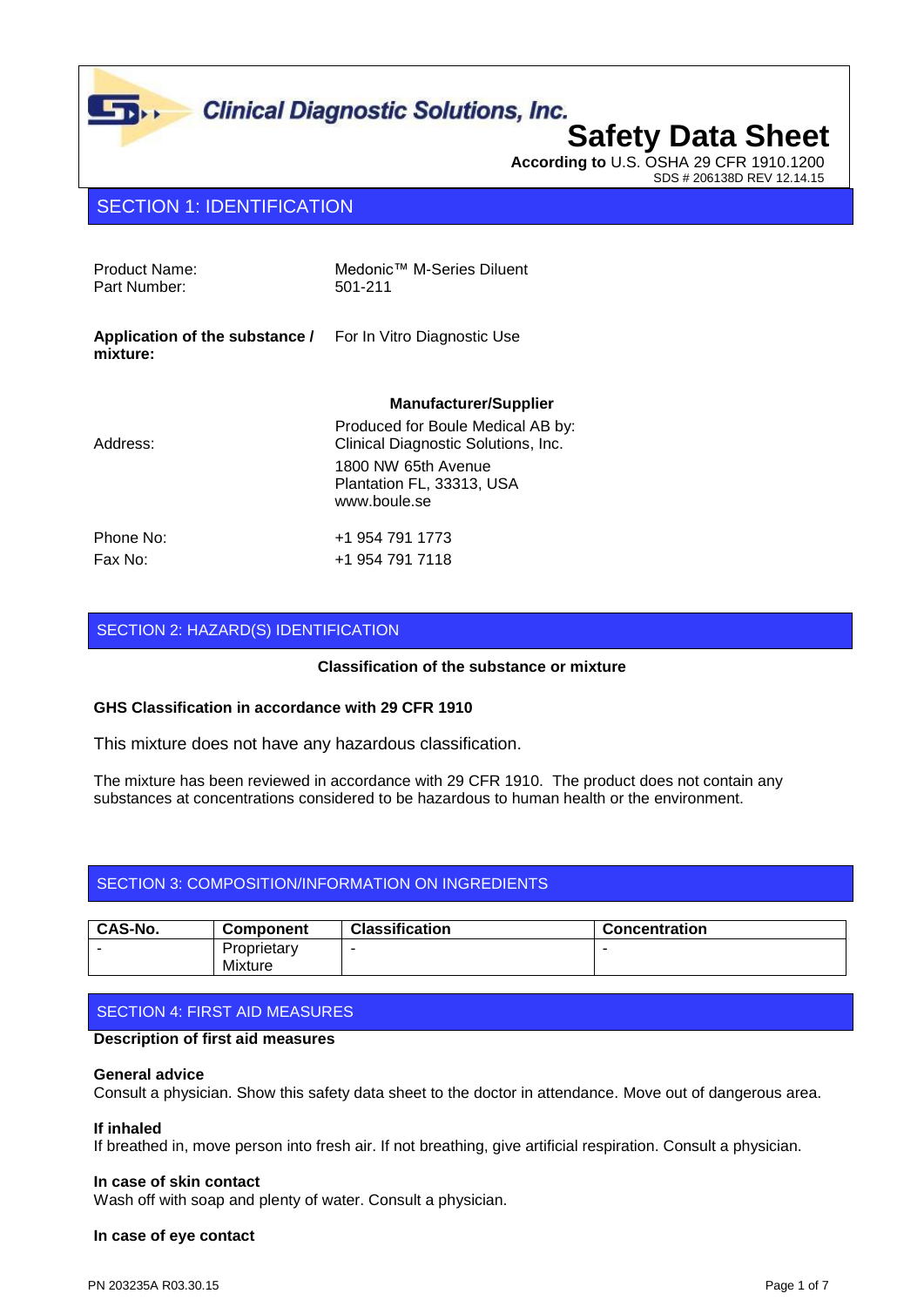

SDS # 206138D REV 12.14.15

Rinse thoroughly with plenty of water for at least 15 minutes and consult a physician.

### **If swallowed**

Never give anything by mouth to an unconscious person. Rinse mouth with water. Consult a physician.

### **Most important symptoms and effects, both acute and delayed** None

### **Indication of any immediate medical attention and special treatment needed** No data available

### SECTION 5: FIREFIGHTING MEASURES

### · **Suitable extinguishing agents**

 Dry chemical, carbon dioxide (CO2), water spray or regular foam. - Caution: CO2 will displace air in confined spaces and may cause an oxygen-deficient atmosphere.

### · **Special hazards arising from the substance or mixture**

 There are no unique chemical or reactivity hazards that would impact firefighting decisions due to the chemicals in this product.

## SECTION 6: ACCIDENTAL RELEASE MEASURES

- · **Personal precautions, protective equipment and emergency procedures** Minimize exposure by using appropriate personal protective equipment as listed in Section 8. Stop leak if possible. Keep unprotected people away.
- · **Environmental precautions**
- Prevent liquid from entering sewage system, storm drains, surface waters, and soil.
- · **Methods and material for containment and cleaning up** Block small volumes of spilled or spattered product with paper towels or similar materials.
- Contain larger spills by placing absorbants around the outside edges of the spill. Absorb with any material Suitable for water-based liquids - e.g. paper towels, universal sorbents, sand, diatomite, sawdust, etc.

### **Clean the affected area. Suitable cleaners are:**

- Detergent or similar cleansing agent.

Dispose of spilled and contaminated material in accordance with Federal, State, and Local regulations. See Section 13 for information that may impact disposal of materials contaminated with this product.

### SECTION 7: HANDLING AND STORAGE

· **Precautions for safe handling:** Use personal protective equipment required by the Laboratory.

· **Measure to prevent fire:** No special measures required.

· **Storage requirements:** Store only in the original container. Store in a cool (5 - 35 °C), dry place away from away from heat and direct sunlight.

· **Further information about storage conditions:** Protect from heat and direct sunlight.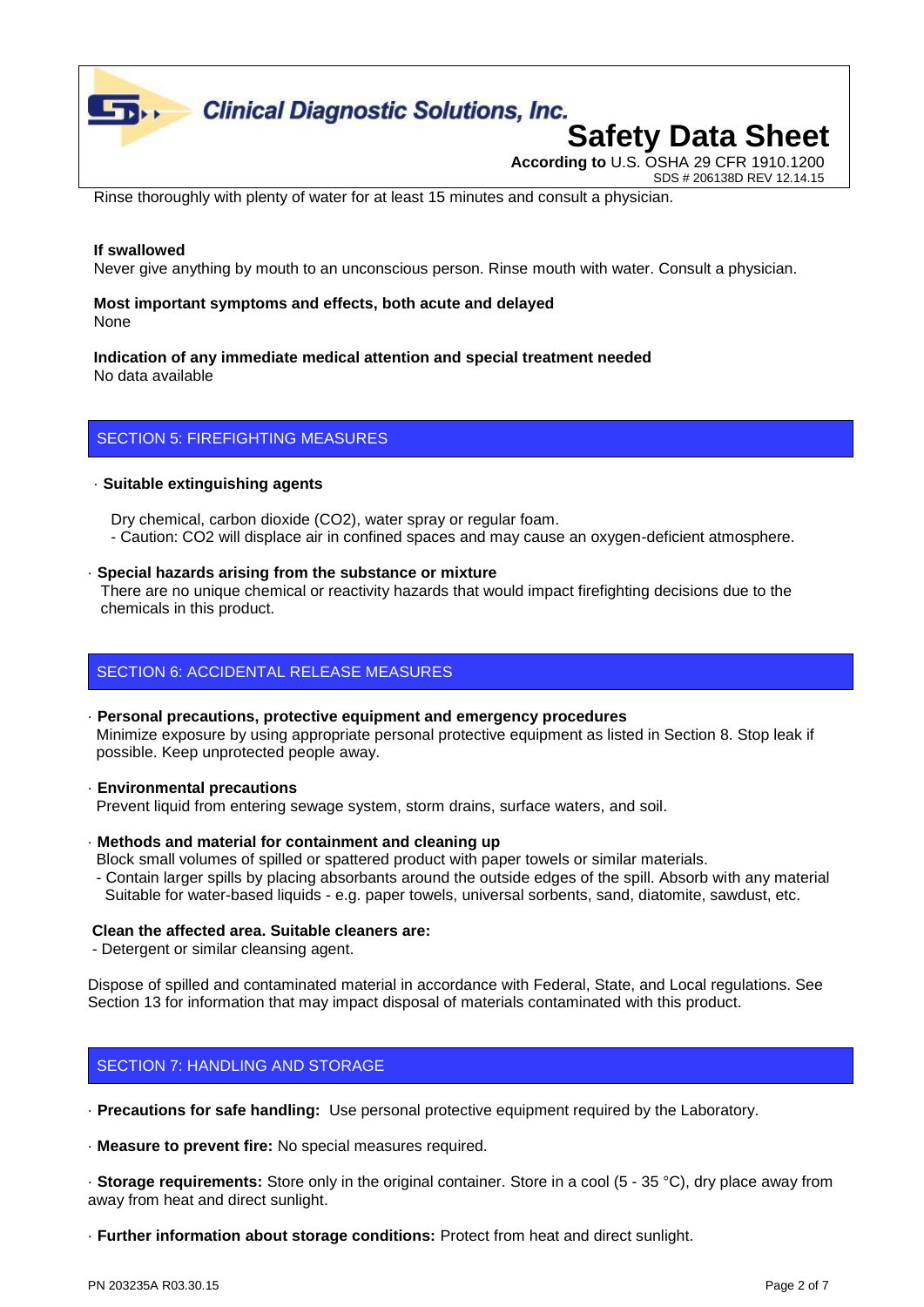

**Clinical Diagnostic Solutions, Inc.** 

# **Safety Data Sheet According to** U.S. OSHA 29 CFR 1910.1200

SDS # 206138D REV 12.14.15

# SECTION 8: EXPOSURE CONTROLS/PERSONAL PROTECTION

# **Components with Occupational Exposure Limits**

| <b>Substance name</b> | <b>Concentration</b> | <b>CAS No</b> | Occupational<br>exposure limits |
|-----------------------|----------------------|---------------|---------------------------------|
| None listed           |                      |               |                                 |

### **Exposure controls**

### **Personal protective equipment**

 Always maintain good housekeeping and follow general precautionary measures. Do not eat, drink or store food and beverages in areas where chemicals or specimens are used. Wash hands before breaks, after handling reagents and specimens, and at the end of the work shift.

### · **Breathing equipment:**

Normal use and storage of product - respiratory protection is not necessary if room is well ventilated.

 Small-volume spills (e.g. small enough to clean up with a paper towel or small sorbent pad) - respiratory protection should not be necessary if room is well ventilated.

Hazardous Materials Emergencies or Firefighting - use NIOSH/NFPA-approved respiratory protection.

### · **Hand protection:**

Wear water-resistant gloves if hand contact with the material is anticipated. Dispose of contaminated gloves after use in accordance with applicable laws and good laboratory practices.

### · **Material of gloves and breakthrough time of the glove material:**

 The glove material must be suitable for use in a clinical chemistry laboratory and have a measured breakthrough time of at least 30 minutes, such as those with a Class 2 protection index per EN374 (or equivalent standard applicable in your region). NOTE: This recommendation applies only to the product stated in this Safety Data Sheet. When dissolving in or mixing with other substances, contact the supplier of approved gloves.

### · **Eye protection:**

Wear safety glasses or other protective eyewear. If splash potential exists, wear full face shield or goggles.

### · **Body protection:**

 Normal use: protect personal clothing from spatters and small spills. Wear a laboratory coat (or other protective clothing required by your institution). Larger spills (e.g. that can saturate cloth): wear appropriate water-repellant covering over clothing.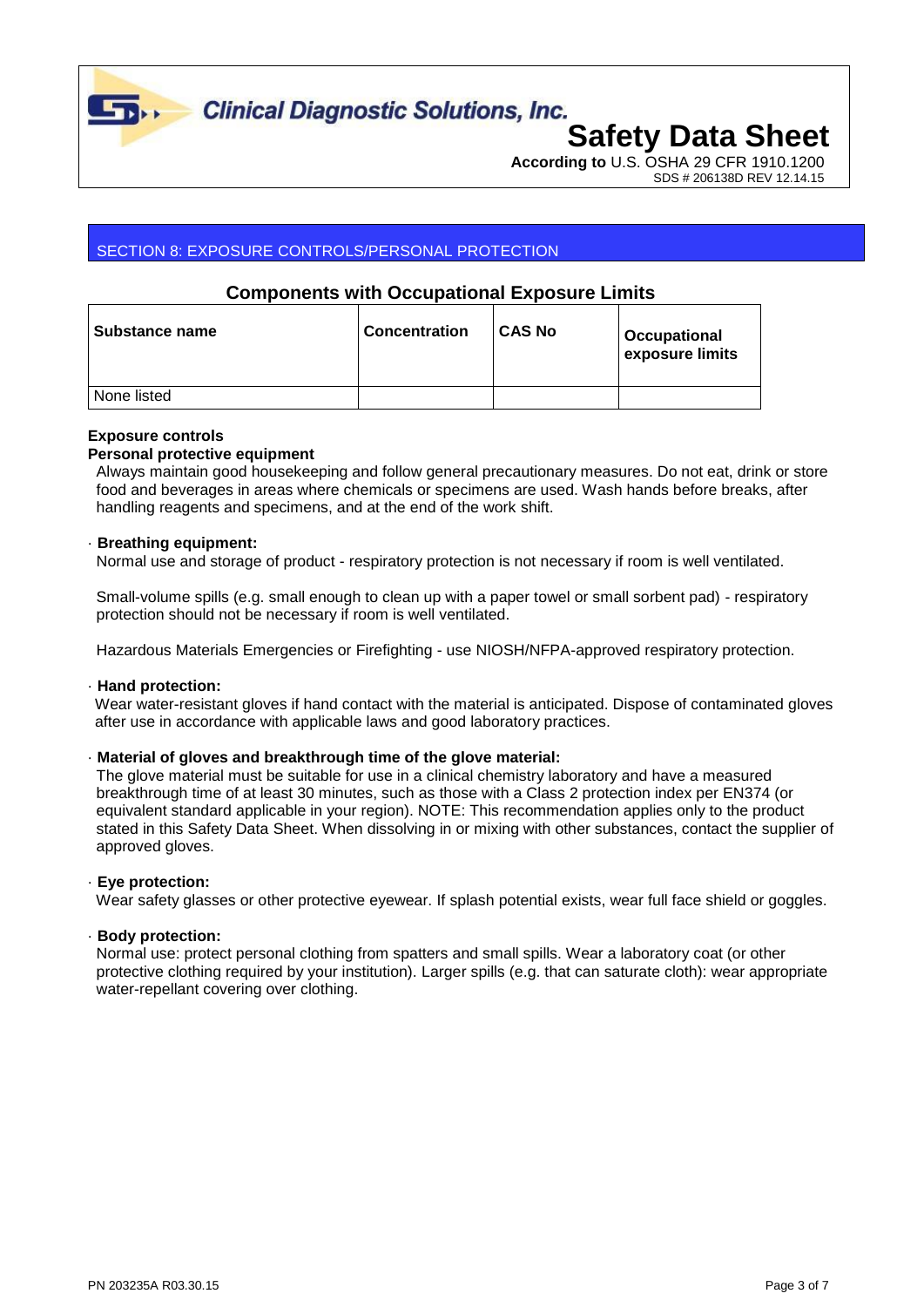

# **Clinical Diagnostic Solutions, Inc.**

# **Safety Data Sheet**

**According to** U.S. OSHA 29 CFR 1910.1200 SDS # 206138D REV 12.14.15

# SECTION 9: PHYSICAL AND CHEMICAL PROPERTIES

| <b>Property</b>                | Value                                            |
|--------------------------------|--------------------------------------------------|
| Physical state                 | Liquid                                           |
| Color                          | <b>Tinted yellow</b>                             |
| Odor                           | Odorless                                         |
| pH-value at 20 $°C$ (68 $°F$ ) | 7.0                                              |
| Melting point                  | Not determined                                   |
| Boiling point                  | Not determined                                   |
| Flash point                    | Not applicable                                   |
| Flammability (solid, gas)      | Non flammable                                    |
| Auto igniting                  | Product is not self-igniting.                    |
| Danger of explosion            | Product does not present an<br>explosion hazard. |
| Vapor density                  | Not applicable                                   |
| Density at 20 °C (68 °F)       | 1 $g/mL$                                         |
| Solubility in water            | Completely soluble                               |

## SECTION 10: STABILITY AND REACTIVITY

- **· Thermal decomposition / conditions to be avoided** No decomposition if used and stored according to specifications.
- **· Possibility of hazardous reactions:** Reacts with strong acids and bases.
- **· Conditions to avoid:** Sunlight, warmth, heat and fire.
- **· Incompatible materials:** Strong acids and bases.
- **· Hazardous decomposition products:** No dangerous decomposition products known.

# SECTION 11: TOXICOLOGICAL INFORMATION

**Acute toxicity** No data available

**Dermal** No data available

### **Skin corrosion/irritation** No data available

**Serious eye damage/eye irritation** No data available

**Respiratory or skin sensitization** No data available

### **Germ cell mutagenicity**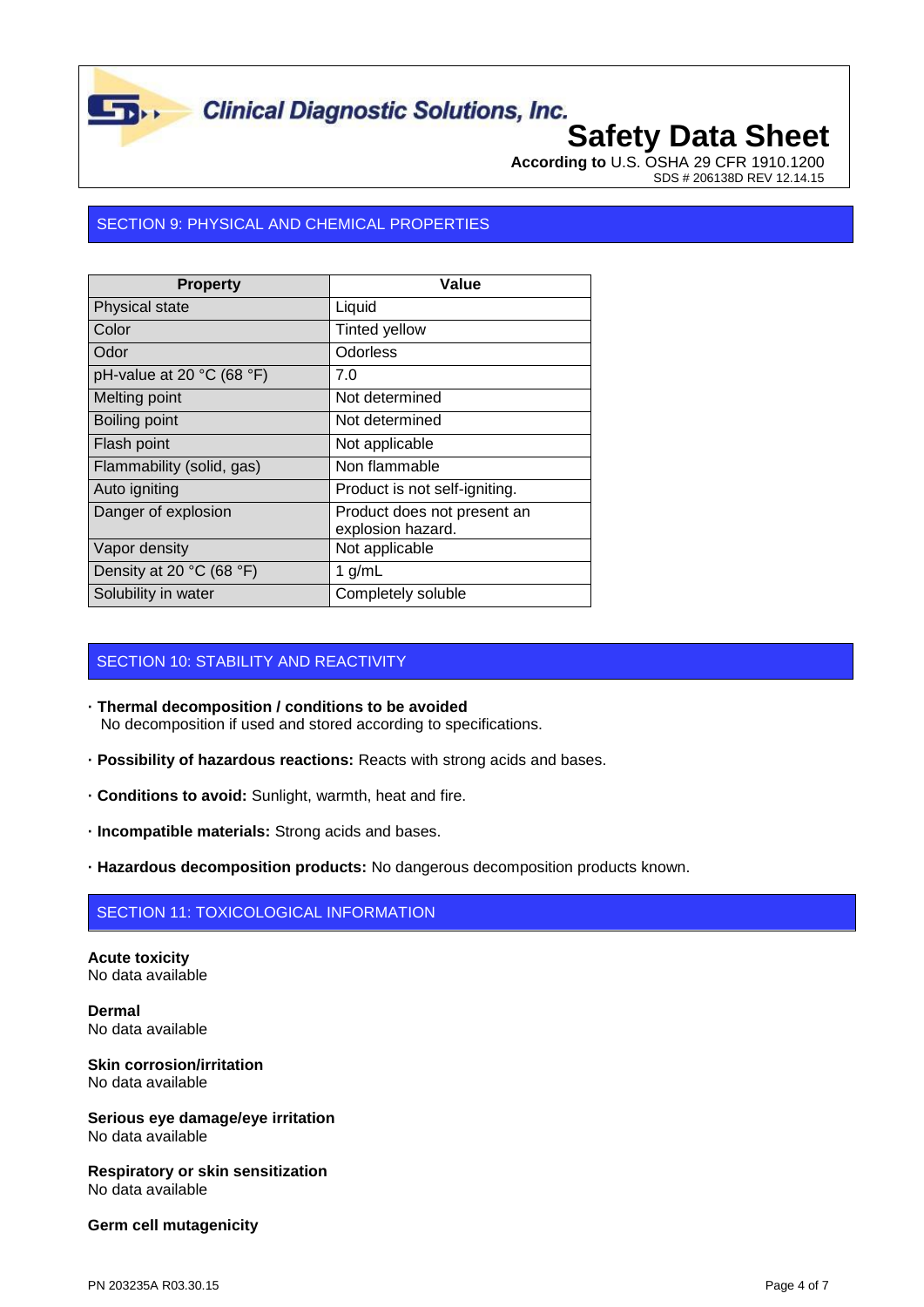

# **Clinical Diagnostic Solutions, Inc.**

# **Safety Data Sheet According to** U.S. OSHA 29 CFR 1910.1200

SDS # 206138D REV 12.14.15

### No data available

### SECTION 12: ECOLOGICAL INFORMATION

· **Toxicity:** No further relevant information available.

· **Marine pollutant:** No

### · **Additional Ecological Information**

· **General notes:** Do not allow undiluted product or large quantities of it to reach ground water, water course, or sewage system.

### · **Results of PBT and vPvB assessment**

- · **PBT:** Not applicable
- · **vPvB:** Not applicable

## SECTION 13: DISPOSAL CONSIDERATIONS

### **Recommendation for disposal of unused product:**

Dispose in accordance with federal, state and local regulations.

### **Recommendation for disposal of packaging:**

 Non-contaminated packaging may be used for recycling. Refer to applicable local regulations and Institutional policies.

For disposal of contaminated packaging, refer to applicable local regulations and institutional policies.

· Recommended cleansing agent: Water with cleansing agents, if necessary.

# SECTION 14: TRANSPORT INFORMATION

**DOT (US):** Not dangerous goods

**IMDG:** Not dangerous goods

**IATA:** Not dangerous goods

### SECTION 15: REGULATORY INFORMATION

· **SARA 302/304 (40CFR355.30 / 40CFR355.40):** The product does not contain listed substances.

### · **SARA 313 (40CFR372.65):**

The product does not contain listed substances.

### **SARA 311/312 Hazards**

No SARA Hazards

· **California Proposition 65 (USA):**

· **Chemicals known to cause cancer:**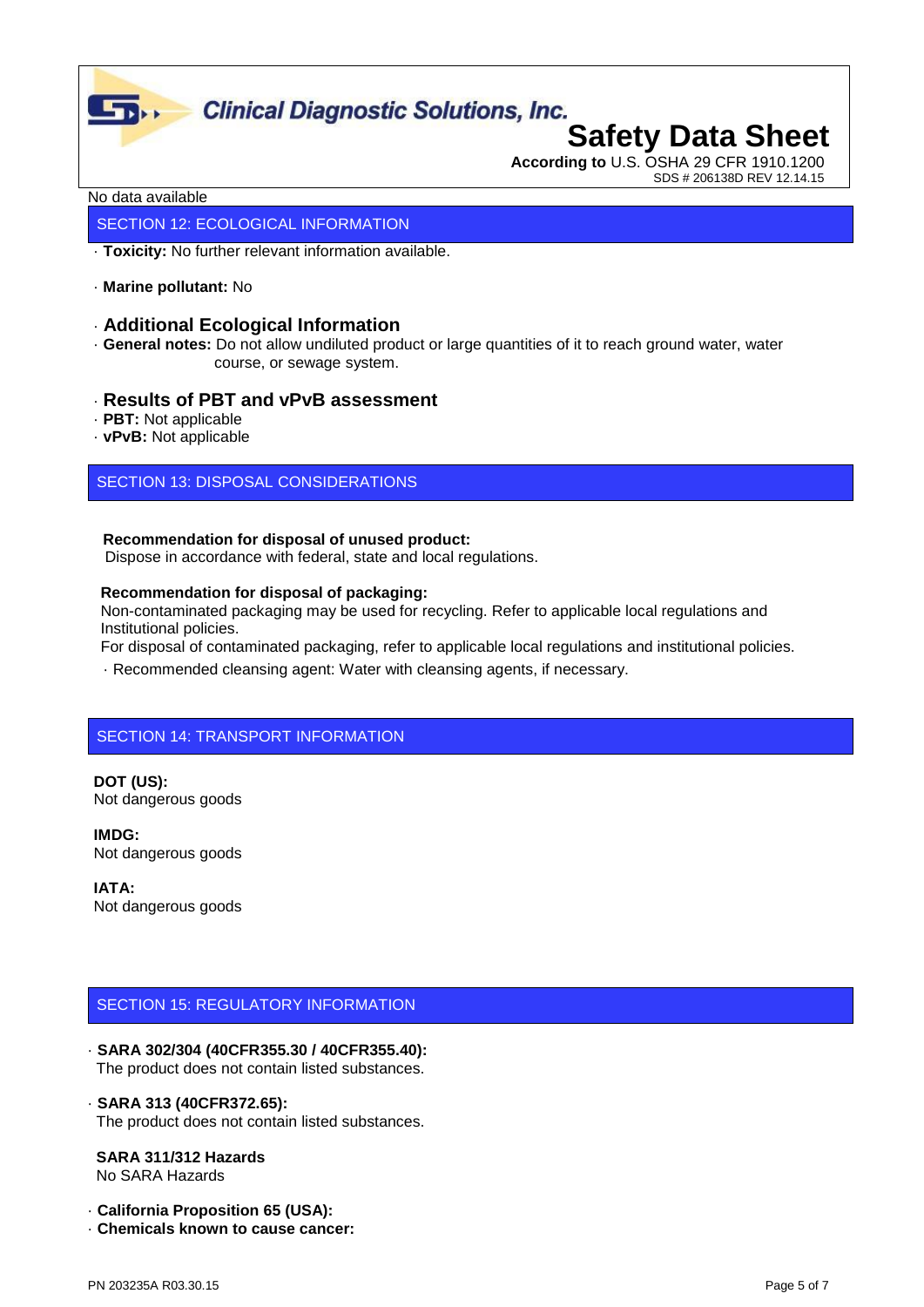# **Clinical Diagnostic Solutions, Inc.**<br>**Safety Data Sheet**  $\overline{\mathbf{D}}$ **According to** U.S. OSHA 29 CFR 1910.1200 SDS # 206138D REV 12.14.15

- The product does not contain listed substances.
- · **Chemicals known to cause female reproductive toxicity:** None of the ingredients is listed.
- · **Chemicals known to cause male reproductive toxicity:** None of the ingredients is listed.
- · **Chemicals known to cause developmental reproductive toxicity:** None of the ingredients is listed.

### **Pennsylvania Right to Know Components**

| Citric Acid                                       | CAS 77-92-9    |
|---------------------------------------------------|----------------|
| Imidazole                                         | CAS 288-32-4   |
| Sodium Chloride                                   | CAS 7647-14-5  |
| Sodium Sulfate                                    | CAS 7757-82-6  |
| Tween 20                                          | CAS 9005-64-5  |
| Mixture of 5-chloro-2-methyl-4-isothiazolin-3-one |                |
| and 2-methyl-2H-isothiazol-3-one (3:1)            | CAS 55965-84-9 |
| Ethylenediaminetetraacetic acid                   |                |
| tetrasodium salt dehydrate                        | CAS 10378-23-1 |
| 1,3-Dimethylurea                                  | CAS 96-31-1    |
| <b>New Jersey Right to Know Components</b>        |                |
| Citric Acid                                       | CAS 77-92-9    |
| Imidazole                                         | CAS 288-32-4   |
| Sodium Chloride                                   | CAS 7647-14-5  |
| Sodium Sulfate                                    | CAS 7757-82-6  |
| Tween 20                                          | CAS 9005-64-5  |
| Mixture of 5-chloro-2-methyl-4-isothiazolin-3-one |                |
| and 2-methyl-2H-isothiazol-3-one (3:1)            | CAS 55965-84-9 |
| Ethylenediaminetetraacetic acid                   |                |
| tetrasodium salt dehydrate                        | CAS 10378-23-1 |
| 1,3-Dimethylurea                                  | CAS 96-31-1    |
|                                                   |                |

### **Massachusetts Right to Know Components** CAS 7757-82-6